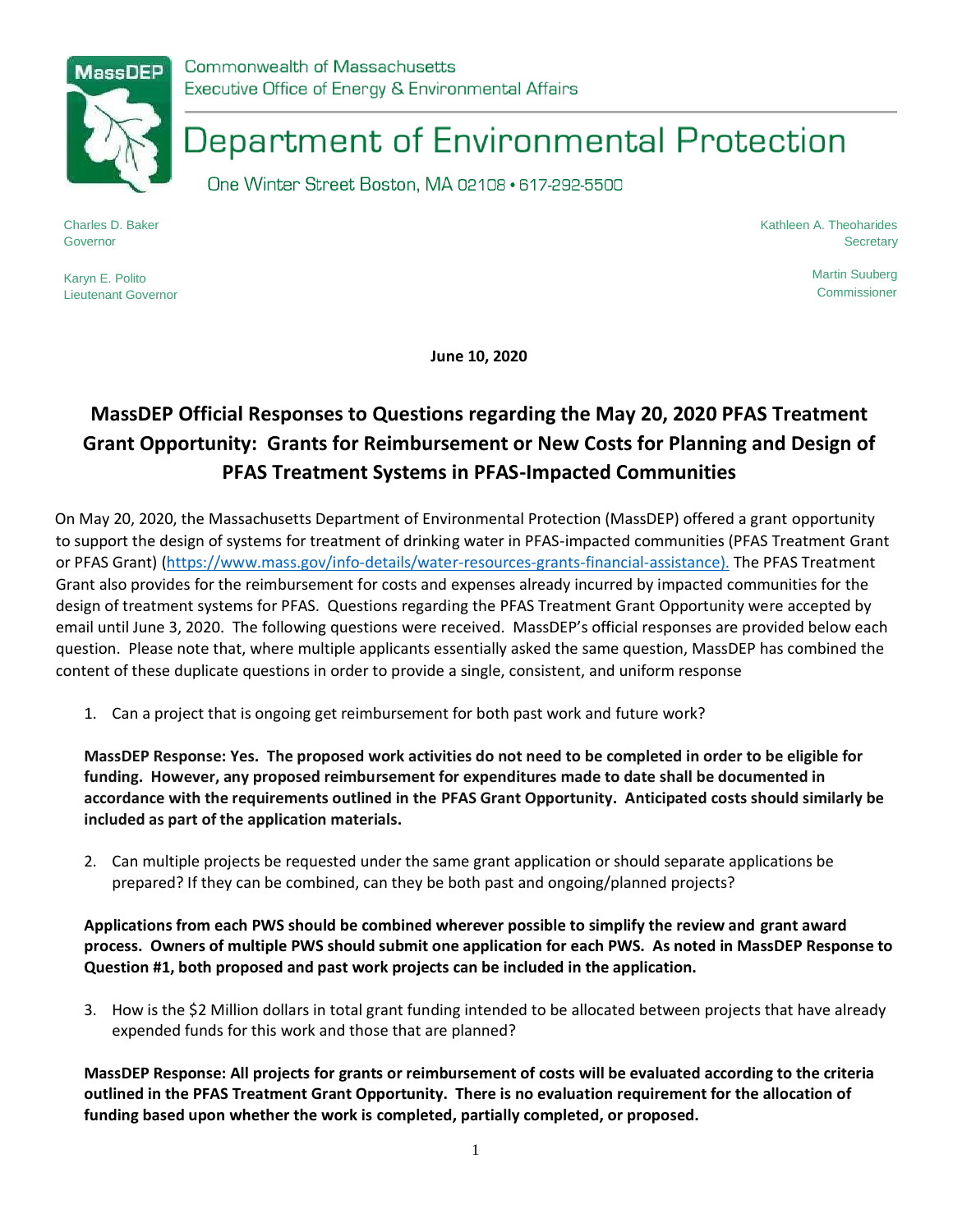4. Will there be a future round of [funding for] this grant program?

**MassDEP Response: Currently, MassDEP has no plans to offer a future round of grant/reimbursement funding. Contingent upon the availability of funding, MassDEP may offer additional rounds of PFAS6 grant/reimbursement opportunities in the future for this program.** 

5. If a community has completed and is actively working on multiple PFAS treatment projects at multiple wellfields, will a community be permitted to apply for a grant for one PFAS project under this grant program and still be permitted to apply for a separate project under a future grant program?

**MassDEP Response: See MassDEP Response to Question 4 above. Currently, MassDEP has no plans to offer a future round of grant/reimbursement funding. Therefore, MassDEP has not determined nor finalized any terms and/or eligibility requirements that might be applicable to any future round of funding for PFAS grants and/or reimbursements for costs. Receiving a grant via this program/round would not impact future eligibility for State Revolving Funds or other DEP funding.**

6. Is the maximum award for this program of \$200,000 per applicant all time, or would communities be potentially eligible for future rounds of funding for other PFAS removal design projects even if they have received this maximum award?

### **MassDEP Response: The maximum award for this grant program is \$200,000 per applicant. See MassDEP responses to Questions 4 and 5 regarding future rounds for PFAS grant and/or reimbursement funding.**

7. The final completion deadline of June 30, 2021 is for final completion of design of the project, not completion of construction, which is specifically excluded for reimbursement under this program, correct?

## **MassDEP Response: Correct. The design project must be completed by June 30, 2021, and construction costs are not eligible for funding and/or reimbursement under this PFAS Treatment Grant.**

8. Will acceptance of grant monies from this program preclude communities from potentially accepting other future reimbursement program monies, for example for construction or for an unfunded portion of the design work?

## **MassDEP Response: As noted above, MassDEP has no current plans to offer a future round of grant/reimbursement funding through this program. See MassDEP Responses to Questions 4, 5, and 6 above.**

9. Please clarify the page limit requirement. Is the 15-page limit for the **entire** application, including all attachments and appendices?

**MassDEP Response: Yes, the limit is 15 single-sided pages for the entire application. Applicants should summarize and consolidate the relevant information, including water quality data and lab reports, to simplify MassDEP's review, evaluation and grant/reimbursement award process. On a case-by-case basis, MassDEP reserves the right to request additional information from an applicant if needed in order to appropriately evaluate a submitted application. MassDEP also reserves the right, on a case-by-case basis, to request additional supporting documentation from applicants after grant/reimbursement award.**

10. Will the evaluation favor projects with a longer design life?

**MassDEP Response: No. Projects will be evaluated in accordance with the criteria described in the PFAS Treatment Grant Opportunity. There is no criterion that evaluates the life of the design.**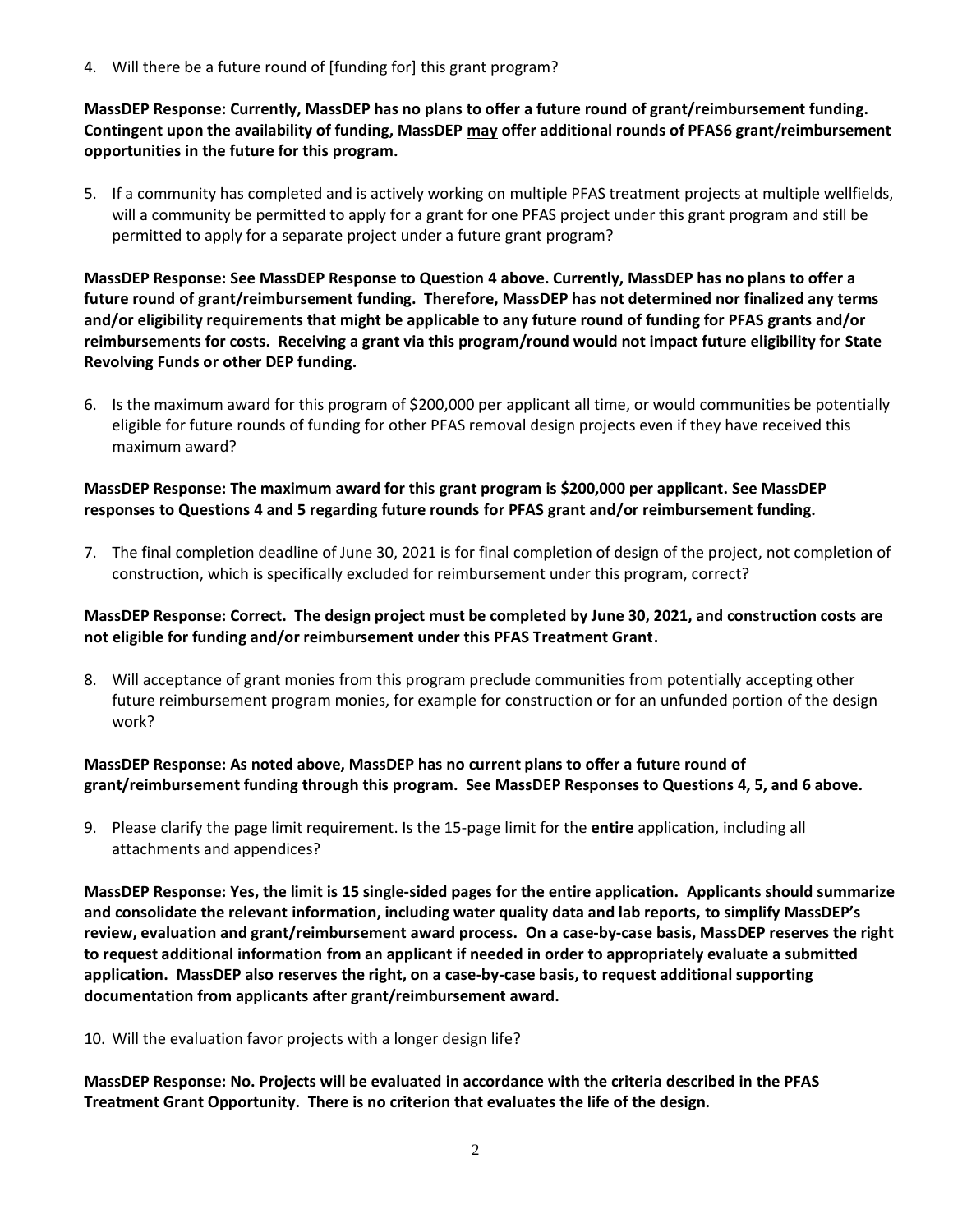11. Will the evaluation favor projects that have already begun?

**MassDEP Response: No. Projects will be evaluated in accordance with the criteria outlined in the PFAS Treatment Grant Opportunity. There is no criterion that evaluates whether the work is completed, partially completed, or proposed.**

12. Will the evaluation favor projects that serve more customers?

#### **MassDEP Response: No. Projects will be evaluated in accordance with the criteria outlined in the PFAS Treatment Grant Opportunity. There is no criterion that evaluates the number of customers to be served.**

13. Under the Assist economically disadvantaged communities criterion, are any points available for communities without a Tier ranking?

### **MassDEP Response: No. MassDEP's review team will rely on the Tier rankings for the score of this evaluation criterion.**

14. Under the Extent of the PFAS6 contamination criterion, does MassDEP have specific point thresholds based on PFAS6 levels? If so, please provide this information.

#### **MassDEP Response: No, MassDEP does not have specific thresholds beyond the 20 ppt exceedance for PFAS6 contamination.**

15. For proposals requesting reimbursement for expenditures made to date, is there a cutoff date where reimbursement is no longer eligible?

## **MassDEP Response: No, there is no cutoff date restriction. However, applicants must demonstrate through their application for reimbursement that any past work activities were for the primary purpose of addressing PFAS contamination.**

16. MassDEP has asked some communities with less than 20 ppt PFAS6 to begin planning for PFAS treatment; however, this grant appears to favor communities with more than 20 ppt. Is funding available for communities with less than 20 ppt PFAS6?

**MassDEP Response: The PFAS Treatment Grant Opportunity prioritizes past and/or future work projects intended to treat systems with demonstrated PFAS6 contamination at or greater than 20 ppt. Projects with PFAS6 at less than 20 ppt are eligible to apply, but may be considered to be less competitive for this grant opportunity, depending upon the quantity and/or quality of the applications submitted in response to this program.** 

17. Are there any ongoing reporting requirements throughout the duration of the contract? For example, will MassDEP require monthly/quarterly reports, design reports or other deliverables?

**MassDEP Response: MassDEP does not currently anticipate that a significant amount of reporting will be required from grant/reimbursement recipients. For reimbursement awards, MassDEP will require detailed supporting documentation of project costs as part of the review team's acceptance of the final designs or deliverables for reimbursement payment. For proposed work activities utilizing grant funding, MassDEP may request progress reports, depending upon the nature of the project. Specific reporting requirements for each project will be outlined in each recipient's Grant/Reimbursement Award materials.** 

18. What will MassDEP require for each request for reimbursement? For example, will monthly drawdown forms and invoicing backup be required?